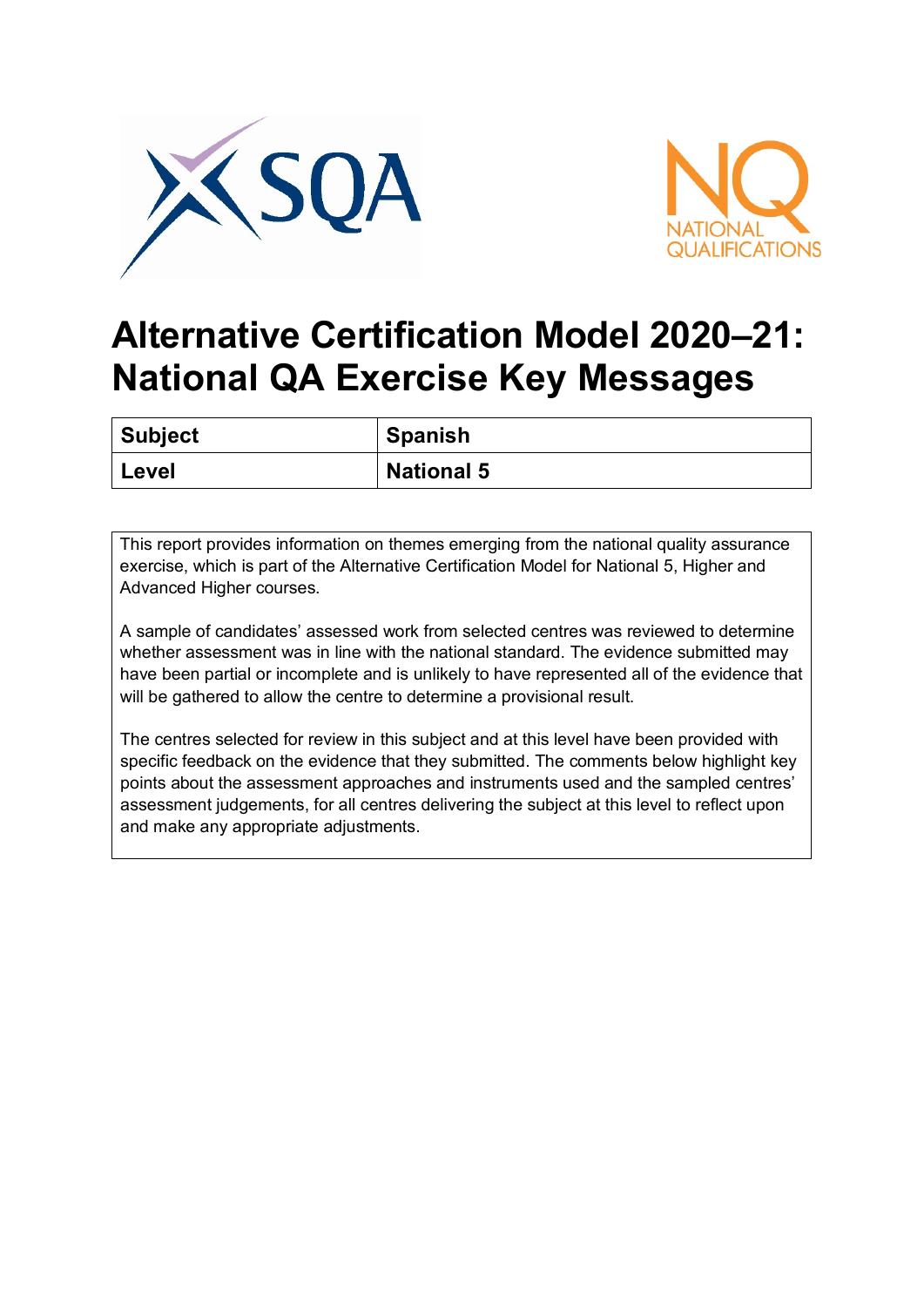## **Section 1: Comments on approach to assessment**

All centres adopted an approach to assessment that closely followed SQA's guidance on gathering key evidence.

Most centres provided evidence of reading, writing and listening with a minimum of one piece of evidence for each, demonstrating a range of attainment.

Some centres provided evidence of performance-talking and a few centres submitted supplementary evidence, in the form of assignment-writing.

Centres made effective use of the SQA 2021 assessment resources.

A few centres devised their own assessments using a range of SQA past papers, which had appropriate course coverage and level of demand.

Other centres used a commercially produced paper, which contained appropriate course coverage and was mostly in line with national standards, however the level of demand in one listening question was insufficient. Centres following the same approach should take account of this when selecting instruments of assessment.

It is good practice to check all reading texts, listening transcripts and questions before assessment and during the assessment process to ensure correct level of demand. Centres should ensure that marking instructions are comprehensive and that they are applied accurately.

It is important that centres are aware of the most up-to-date conditions of assessment, particularly when using past papers as the basis for assessment. For example, there is no longer an overall purpose question in the listening or reading question papers.